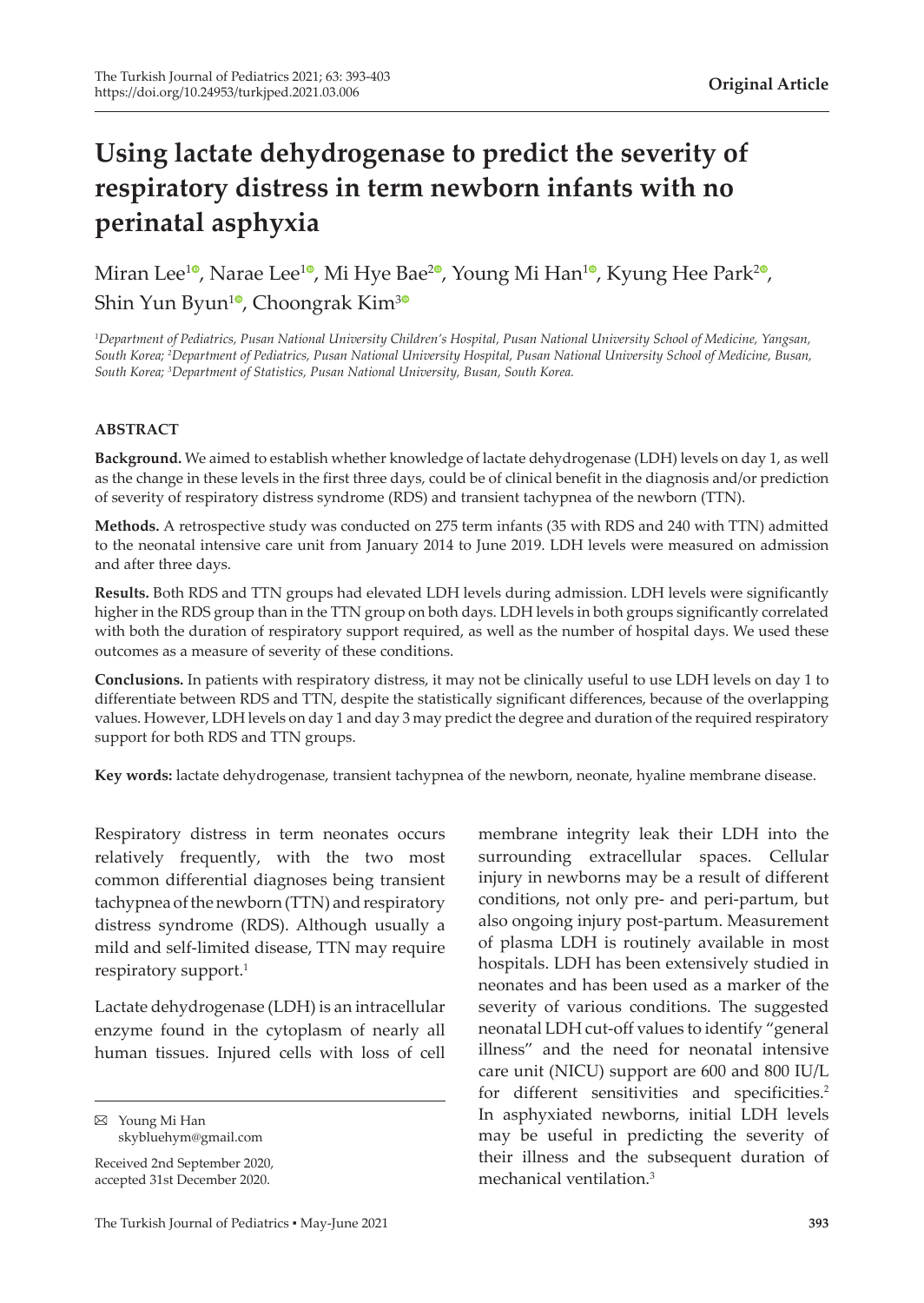One study of 54 newborns stated that "LDH is an excellent predictor to differentiate RDS from TTN soon after birth in full-term neonates with respiratory distress".<sup>4</sup> We wanted to look at LDH levels in a larger group of RDS and TTN patients to assess its diagnostic value, as well as its possible predictive value in terms of the degree and duration of respiratory support requirement.

### **Material and Methods**

### *Design*

This was a single-center, retrospective study of term infants admitted for respiratory distress without a history of fetal distress or perinatal asphyxia. A pediatric radiology specialist interpreted the chest X-ray. This study was approved by the Institutional Review Board of our hospital and the requirement for informed consent was waived (IRB No. 05-2019-126).

# *Study population*

This study included term infants (gestational age ≥37 weeks) who were admitted to a tertiary referral neonatal center for respiratory distress, within 24 hours of birth between January 2014 and June 2019, and diagnosed with either TTN or RDS. Both in-house births and transfers into the center were included. The exclusion criteria were: meconium aspiration syndrome, complex cardiac anomalies diagnosed by echocardiogram, lung anomalies diagnosed by chest X-ray, perinatal asphyxia (defined as resuscitation with more than 10 min of positive pressure ventilation before stable spontaneous respiration, pH <7.10 or base deficit ≥16 mmol/L, or Apgar score < 6 at 5 min), chromosomal anomalies, congenital infection including pneumonia and admission after 24 hours' age.

# *TTN diagnosis*

TTN was diagnosed based on initial clinical signs (onset of tachypnea [respiratory rate exceeding 60 breaths/min] within 6 hours postnatally, persistence of tachypnea for at least 12 hours) and one of the following radiologic findings: lung hyperinflation, prominent pulmonary vascular markings, flattening of the diaphragm, or fluid in the fissures.<sup>5</sup>

# *RDS diagnosis*

The diagnostic criteria of RDS included clinical features such as grunting, retractions, nasal flaring, cyanosis, tachypnea, an initial (pre-intubation) need for oxygen or pressure support, and radiographic findings such as a diffuse reticulogranular pattern, groundglass appearance and superimposed air bronchograms.<sup>6</sup>

# *Respiratory stabilization*

Oxygen supplementation was provided to maintain peripheral oxygen saturation (SpO $_2$ ) above 95%. Additional respiratory support was administered via invasive positive pressure mechanical ventilation or non-invasive support, which included nasal continuous positive airway pressure (nCPAP), humidified high flow nasal cannula (HHFNC), or low flow nasal cannula, based on the degree of respiratory requirement.

Mechanical ventilation for the TTN group was determined by the attending physician based on one or more of the following criteria: sustained signs of respiratory distress such as chest retraction accompanied by grunting or nasal flaring and tachypnea (>60 breaths/min), desaturation of  $SpO_2$  <93%, PCO<sub>2</sub> >60 mmHg, or repeated apnea of 20 seconds or longer accompanied by bradycardia <60 beats/min. Surfactant was administered to all of the RDS infants, but to none of the TTN infants given their assumed underlying pathophysiology. Extubation criteria were determined by the attending physician and were similar for both RDS and TTN groups.

### *Data collection and outcome measurement*

Basic information such as gestational age, birth weight, gender, multiple gestation, caesarean section, 1 and 5-minute Apgar scores, maternal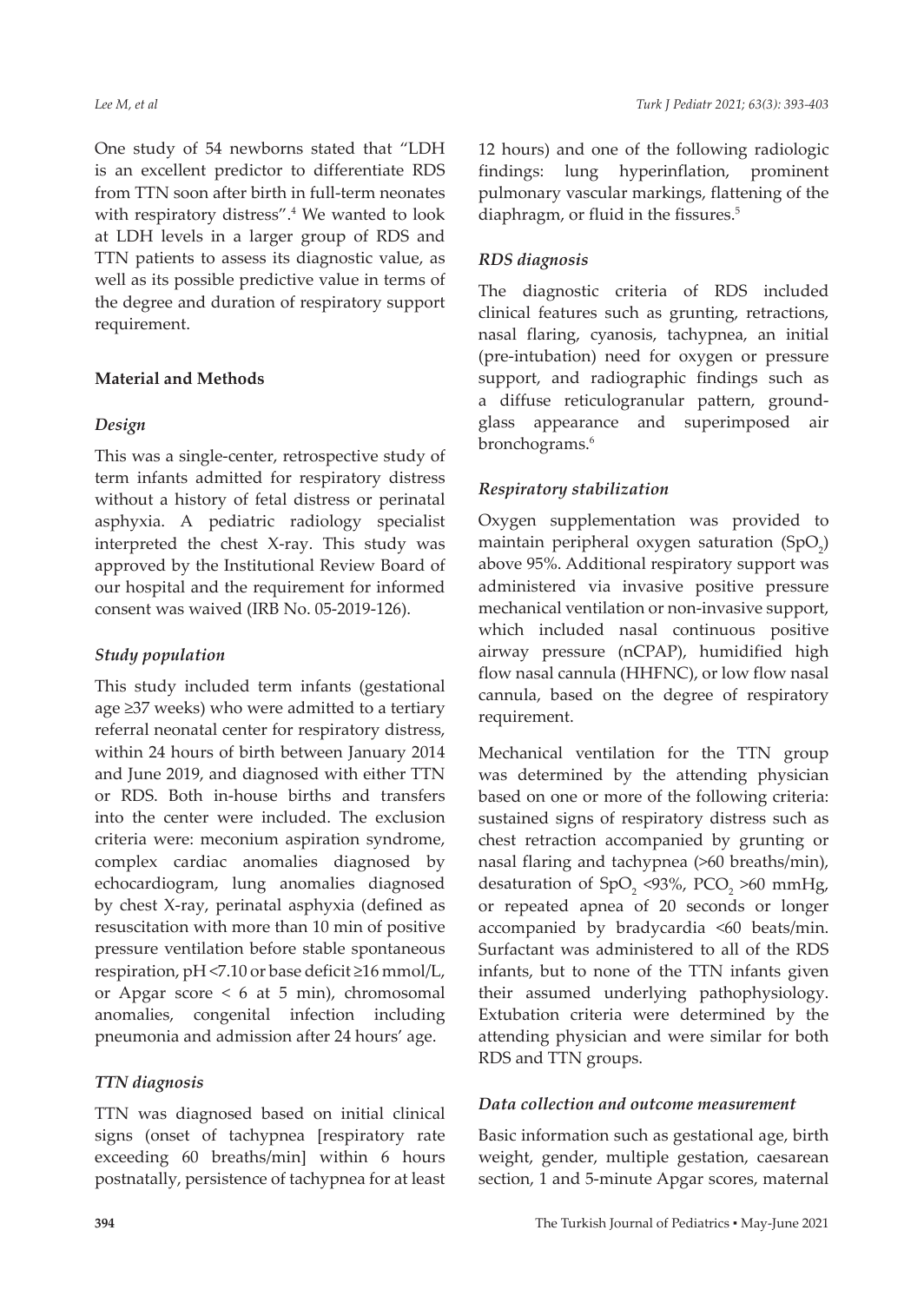age, gestational diabetes status, pregnancyinduced hypertension, duration of invasive respiratory support, duration of overall respiratory support and duration of hospital stay were retrospectively collected from the medical records.

All patients underwent a complete blood count, blood chemistry including LDH, aspartate aminotransferase (AST), alanine aminotransferase (ALT), C-reactive protein (CRP) and arterial blood gas analysis (ABGA) on admission (within 24 hours of birth); LDH and CRP were again measured on day 3 of life.

A Nova Critical Care Xpress and a Nova pHOx Ultra analyzers (Nova Biomedical, Waltham, MA, USA) were used to measure ABGA; the measurements included pH,  $pCO_{2'}$ ,  $pO_{2'}$ base excess (BE), and  $HCO<sub>3</sub>^-$ . A TBA-200FR NEO (Toshiba Medical Systems Corporation, Otawara, Japan) and an AU5800® Chemistry Analyzer (Beckman Coulter, Chaska, USA) were used to measure serum LDH, AST, and ALT levels. The receiver operating characteristic (ROC) curve was calculated to assess the usefulness of LDH in the diagnosis of RDS. Regression analysis was performed to assess the association between LDH levels (on admission and on day 3 after admission) and the total number of days on any respiratory support (invasive, non-invasive pressure support, or supplemental oxygen), and duration of hospital stay.

### *Statistical analysis*

Statistical analyses were performed using SPSS version 21.0 (IBM Co., Armonk, NY, USA). Continuous data are presented as mean and standard deviation and categorical data are presented as frequencies or percentages. The area under the curve (AUC) was obtained from the ROC curve to assess the predictive value of LDH on admission for diagnosis of RDS. The RDS group was compared with the TTN group using the independent Student's *t*-test for continuous data and the approximate z-test for comparing two population proportions.

Logistic regression analysis was performed on the entire study population using LDH on admission and on day 3 after admission as dependent variables, and total duration of respiratory support requirement and duration of hospital stay as independent variables. Further, linear regression of the total duration of subsequent respiratory support and duration of hospital stay were done on the day 1 LDH level. Statistical significance was considered as a *p*-value <0.05.

### **Results**

Table I contains the demographic characteristics of the study participants. During the study period, 403 patients were admitted for respiratory symptoms. From those, we excluded 39 cases of meconium aspiration syndrome, 10 cases of complex cardiac anomalies, 17 cases of lung anomalies, 23 cases of perinatal asphyxia, and 29 cases of vertical infection including pneumonia. The 10 cases of tachypnea transferred/admitted 24 hours after birth were also excluded. Finally, 275 patients were eligible for the study, of which 173 patients (62.9%) were male; 237 (86.2%) were born elsewhere and subsequently transferred to our center. The mean gestational age and weight at birth were 38.6 ± 1.2 weeks and 3270.7 ± 473.2 g, respectively. The mean Apgar scores at 1 and 5 minutes were  $7.4 \pm 1.4$  and  $8.7 \pm 1.1$ , respectively; no differences were found between both groups.

We diagnosed 35 patients with RDS and 240 with TTN. The mean gestational age  $(37.9 \pm 0.7$  weeks vs. 38.7 ± 1.2 weeks, respectively; *p*<0.001) was significantly lower in the RDS group than that of the TTN group. In contrast, the frequency of Caesarean sections (31/35 [88.6%] vs. 131/240 [54.6%]; *p*<0.001) and mean maternal age (34.8 ± 4.4 years vs.  $32.4 \pm 4.6$  years; p=0.003) were both significantly higher in the RDS group.

Blood tests on admission revealed that both groups had elevated LDH levels (RDS group: 1337.2 ± 285.3 IU/L; TTN group: 1205.6 ± 399.0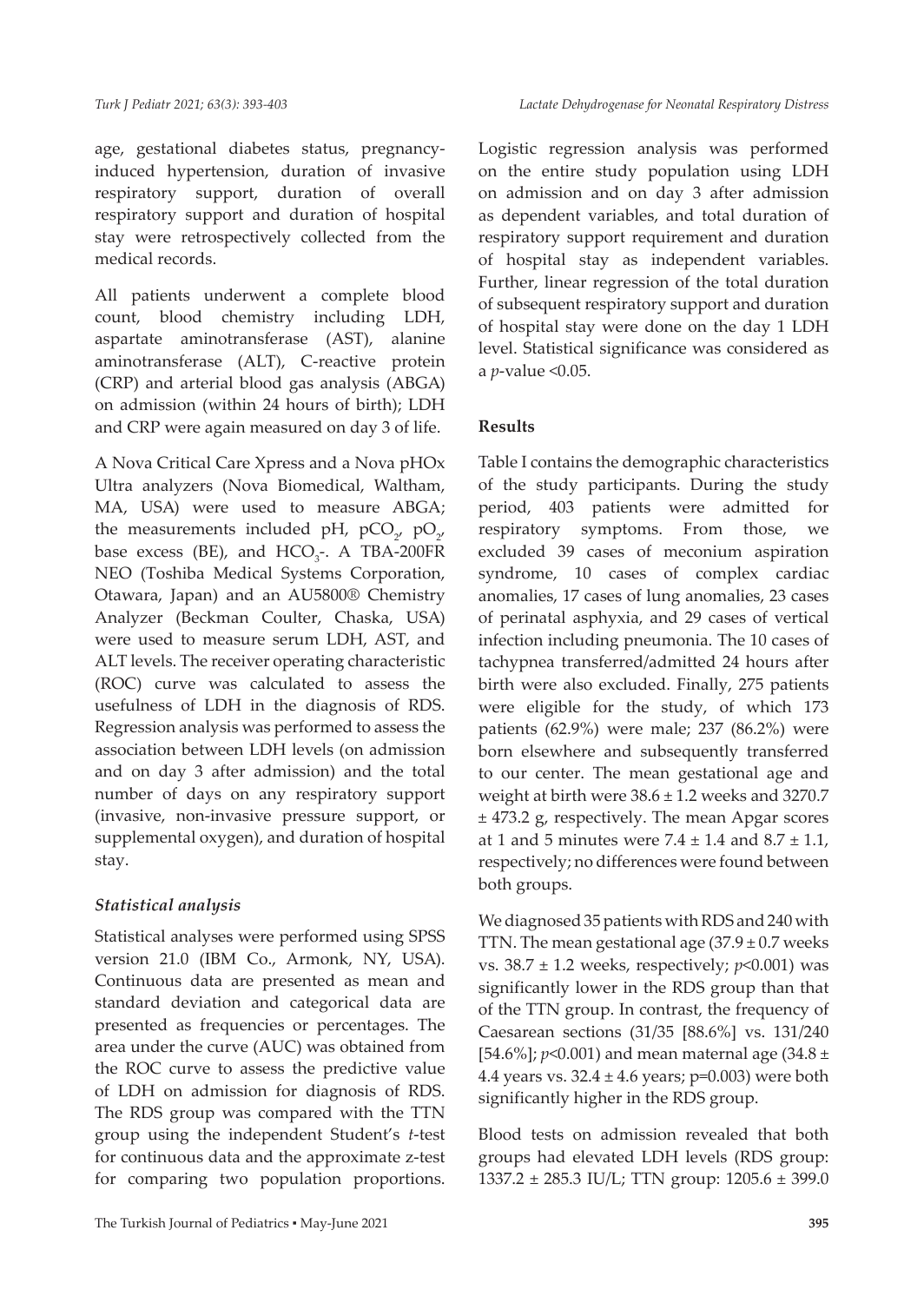|                          | Total $(n=275)$    | $RDS(n=35)$        | $TTN$ (n=240)      | p-value |
|--------------------------|--------------------|--------------------|--------------------|---------|
| Gestational age (weeks)  | $38.6 \pm 1.2$     | $37.9 \pm 0.7$     | $38.7 \pm 1.2$     | < 0.001 |
| Birth weight (g)         | $3270.7 \pm 473.2$ | $3151.2 \pm 406.6$ | $3288.1 \pm 480.5$ | 0.109   |
| Male $(\%)$              | 173(62.9)          | 20(57.1)           | 153(63.7)          | 0.569   |
| Twin $(\%)$              | 10(3.6)            | 1(2.9)             | 9(3.8)             | 1       |
| Caesarean section $(\%)$ | 162(58.9)          | 31 (88.6)          | 131(54.6)          | < 0.001 |
| Apgar score (1 min)      | $7.4 \pm 1.4$      | $7.5 \pm 1.8$      | $7.4 \pm 1.4$      | 0.684   |
| Apgar score (5 min)      | $8.7 \pm 1.1$      | $8.7 \pm 1.5$      | $8.7 \pm 0.9$      | 0.983   |
| Maternal age             | $32.7 \pm 4.6$     | $34.8 \pm 4.4$     | $32.4 \pm 4.6$     | 0.003   |
| GDM(%)                   | 16(5.8)            | 1(2.9)             | 15(6.2)            | 0.678   |
| PIH $(\%)$               | 5(1.8)             | 0(0)               | 5(2.1)             | 0.853   |

**Table I.** Demographic characteristics of the study participants.

Values are expressed as mean ± standard deviation or number (%).

GDM: gestational diabetes mellitus, PIH: pregnancy-induced hypertension, RDS: respiratory distress syndrome, TTN: transient tachypnea of the newborn.

|                           | $RDS(n=35)$        | $TTN$ (n=240)      | $p$ -value |
|---------------------------|--------------------|--------------------|------------|
| On admission              |                    |                    |            |
| AST (IU/L)                | $67.0 \pm 21.5$    | $69.9 \pm 42.7$    | 0.524      |
| ALT (IU/L)                | $11.3 \pm 14.6$    | $12.5 \pm 7.8$     | 0.438      |
| LDH (IU/L)                | $1337.2 \pm 285.3$ | $1205.6 \pm 399.0$ | 0.019      |
| $CRP$ (mg/dL)             | $0.05 \pm 0.06$    | $0.31 \pm 0.78$    | < 0.001    |
| pH                        | $7.35 \pm 0.07$    | $7.37 \pm 0.08$    | 0.165      |
| $PCO$ <sub>2</sub> (mmHg) | $38.0 \pm 8.8$     | $33.6 \pm 8.5$     | < 0.001    |
| $PO2$ (mmHg)              | $98.2 \pm 51.8$    | $94.4 \pm 54.8$    | 0.697      |
| BE                        | $-4.86 \pm 1.77$   | $-5.31 \pm 3.16$   | 0.242      |
| $HCO3$ - (mMol)           | $20.4 \pm 2.3$     | $19.1 \pm 3.3$     | < 0.001    |
| 3rd day                   |                    |                    |            |
| LDH (IU/L)                | $1560.7 \pm 354.6$ | $1234.2 \pm 459.2$ | < 0.001    |
| $CRP$ (mg/dL)             | $0.86 \pm 0.84$    | $0.81 \pm 1.08$    | 0.775      |

**Table II.** Comparison of the laboratory test results on admission and on day 3 after admission between the RDS and TTN groups.

Values are expressed as mean ± standard deviation.

ALT: alanine aminotransferase, AST: aspartate aminotransferase, BE: base excess, CRP: C-reactive protein, LDH: lactate dehydrogenase, RDS: respiratory distress syndrome, TTN: transient tachypnea of the newborn.

| Table III. Comparison of the respiratory support requirement and duration of hospital stay between RDS and |  |  |
|------------------------------------------------------------------------------------------------------------|--|--|
| TTN groups.                                                                                                |  |  |

|                                                  | $RDS(n=35)$    | $TTN$ (n=240) | p-value |
|--------------------------------------------------|----------------|---------------|---------|
| Need for oxygen support $(\%)$                   | 34 (97.1)      | 222(92.5)     | 0.512   |
| Total duration of any respiratory support (days) | $13.1 \pm 6.4$ | $5.5 + 4.8$   | < 0.001 |
| Hospital day (days)                              | $15.6 \pm 7.3$ | $9.2 \pm 5.4$ | < 0.001 |

Values are expressed as mean ± standard deviation or number (%).

RDS: respiratory distress syndrome, TTN: transient tachypnea of the newborn.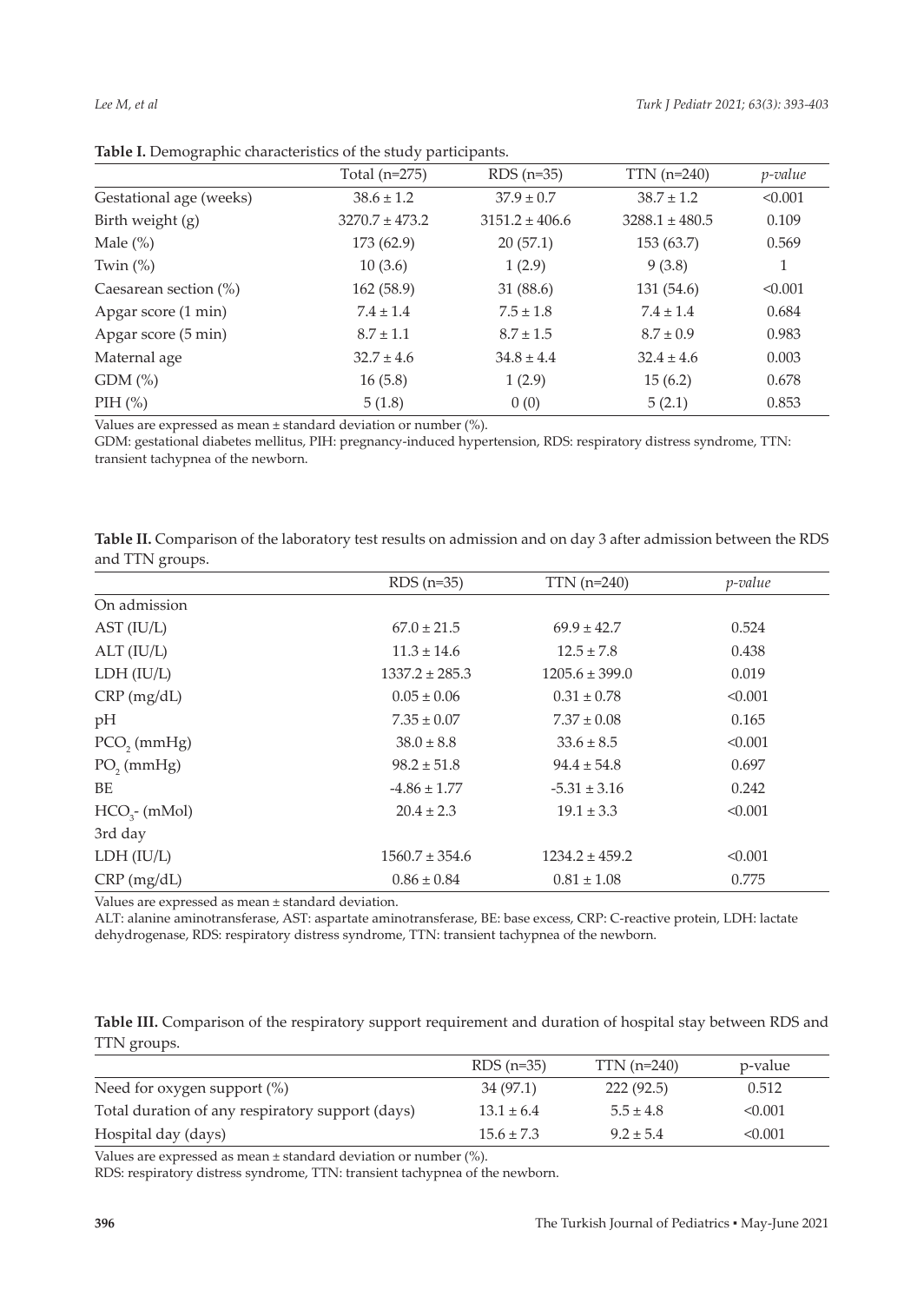IU/L) when compared to reference values of normal LDH of 500–700 IU/L; there was a statistically significant difference between both groups.<sup>7,8</sup> C-reactive protein (CRP),  $pCO_{2'}$  and HCO<sub>3</sub>- were significantly different between both groups, but the levels were within normal ranges, therefore, considered irrelevant for this study. On day 3, the LDH levels (Table II) were, again, significantly higher in the RDS group than the TTN group (RDS group:  $1560.7 \pm 354.6$ IU/L; TTN group: 1234.2 ± 459.2 IU/L).

There was no significant difference in the need for oxygen supplementation between the two groups. However, the RDS group had a significantly greater total duration of any respiratory support (RDS:  $13.1 \pm 6.4$  days vs. TTN:  $5.5 \pm 4.8$  days, p<0.001). All 35 of the RDS infants were intubated for surfactant administration, as opposed to 49/240 infants with TTN requiring intubation as described above in "respiratory stabilization". One RDS infant received INSURE (intubation-surfactantextubation). The mean duration of hospital stay (RDS: 15.6 ± 7.3 days vs. TTN: 9.2 ± 5.4 days, p<0.001) was significantly higher in the RDS group than the TTN group (Table III).

The area under the ROC curve of the LDH level on admission was 0.648 (Fig. 1). To assess the usefulness of LDH levels on admission and on day 3 after admission, the correlation with the following two variables was investigated: (1) duration of total respiratory support requirement, and (2) duration of hospital stay. Logistic regression analysis showed the LDH levels, both at admission and after 3 days, were

significantly correlated with both variables, LDH levels on day 3 after admission showing a particularly strong correlation (Table IV). The univariate analysis of LDH level on admission and the two variables showed significant correlations (Fig. 2). Finally, to see the predicting ability of the fitted linear regression (i.e., the ability of the level of LDH at day 1 as a predictor of both variables), we used 200 observations as trainsets and 75 as test sets. As shown in Figure 3, the LDH level was significant in predicting both variables.

### **Discussion**

LDH levels are highest soon after birth, generally decreasing with age throughout childhood.<sup>9</sup> This may be related to the general vulnerability of tissues/organs in the newborn, temporary hypoxia during the birth process, and increased cell membrane permeability and



**Fig. 1.** ROC curve for the value of LDH as a predictor of RDS. The AUC is 0.648.

**Table IV.** Correlations between LDH levels and prognosis (respiratory support requirement and duration of hospital stay) in patients with respiratory distress: logistic regression between LDH and four prognosis variables.

|                                  | On admission                                                 |            | Day 3                                                        |                 |
|----------------------------------|--------------------------------------------------------------|------------|--------------------------------------------------------------|-----------------|
| Response variable                | Increase of<br>response variable<br>with LDH 100<br>increase | $p$ -value | Increase of<br>response variable<br>with LDH 100<br>increase | <i>p</i> -value |
| Total respiratory support (days) | 0.405                                                        | < 0.001    | 0.629                                                        | < 0.001         |
| Hospital stay (days)             | 0.345                                                        | < 0.001    | 0.523                                                        | < 0.001         |
|                                  |                                                              |            |                                                              |                 |

LDH: lactate dehydrogenase.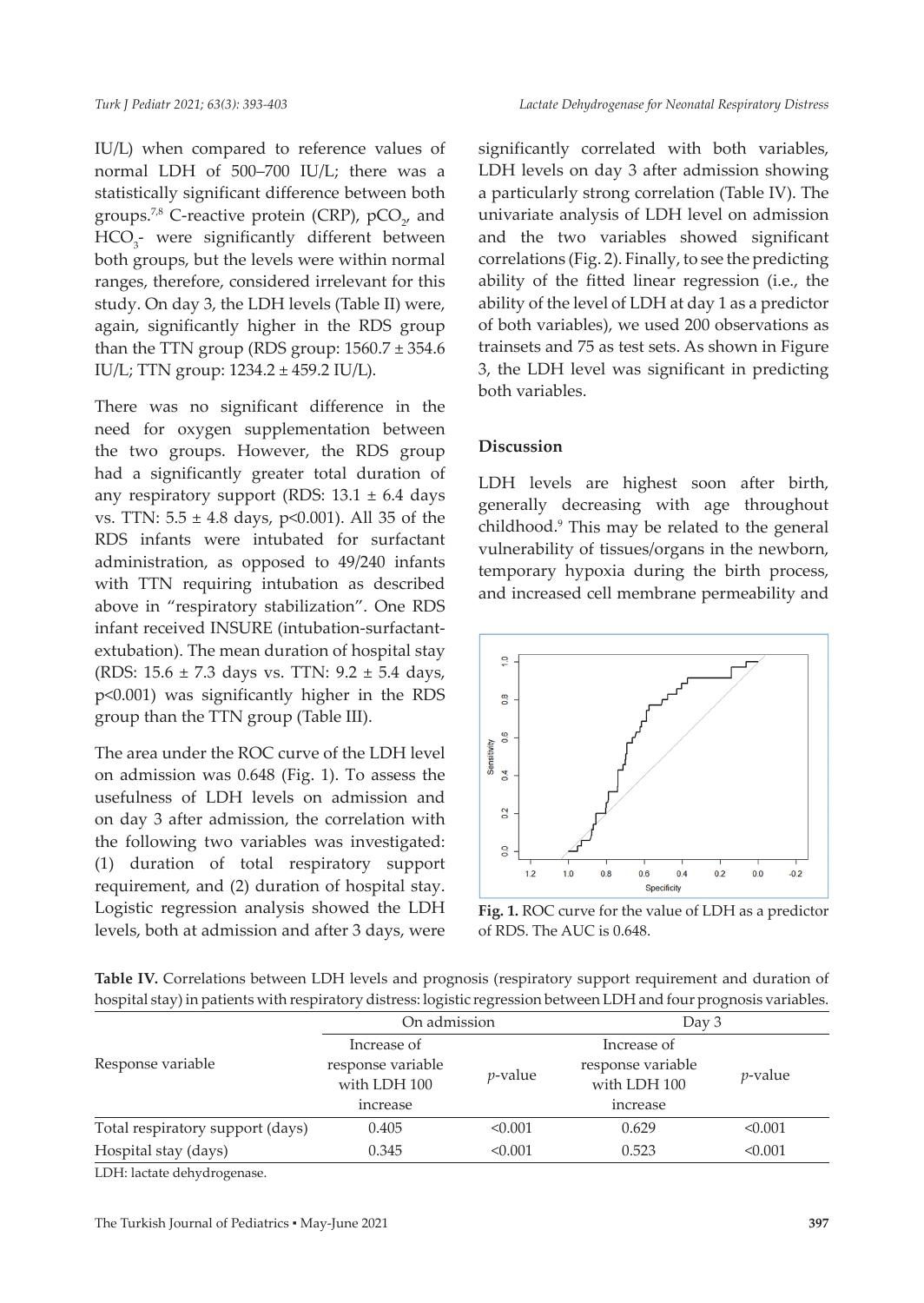$0 1500$  $500$  $1000$  $2000$ 

LDH (IU/L)

**Fig. 2.** In patients with respiratory distress, correlation between the LDH level on admission and the total respiratory support requirement (a), and the duration of hospital stay (b). A straight line is the fitted simple linear regression.

 $r = 0.282$ 



 $(a)$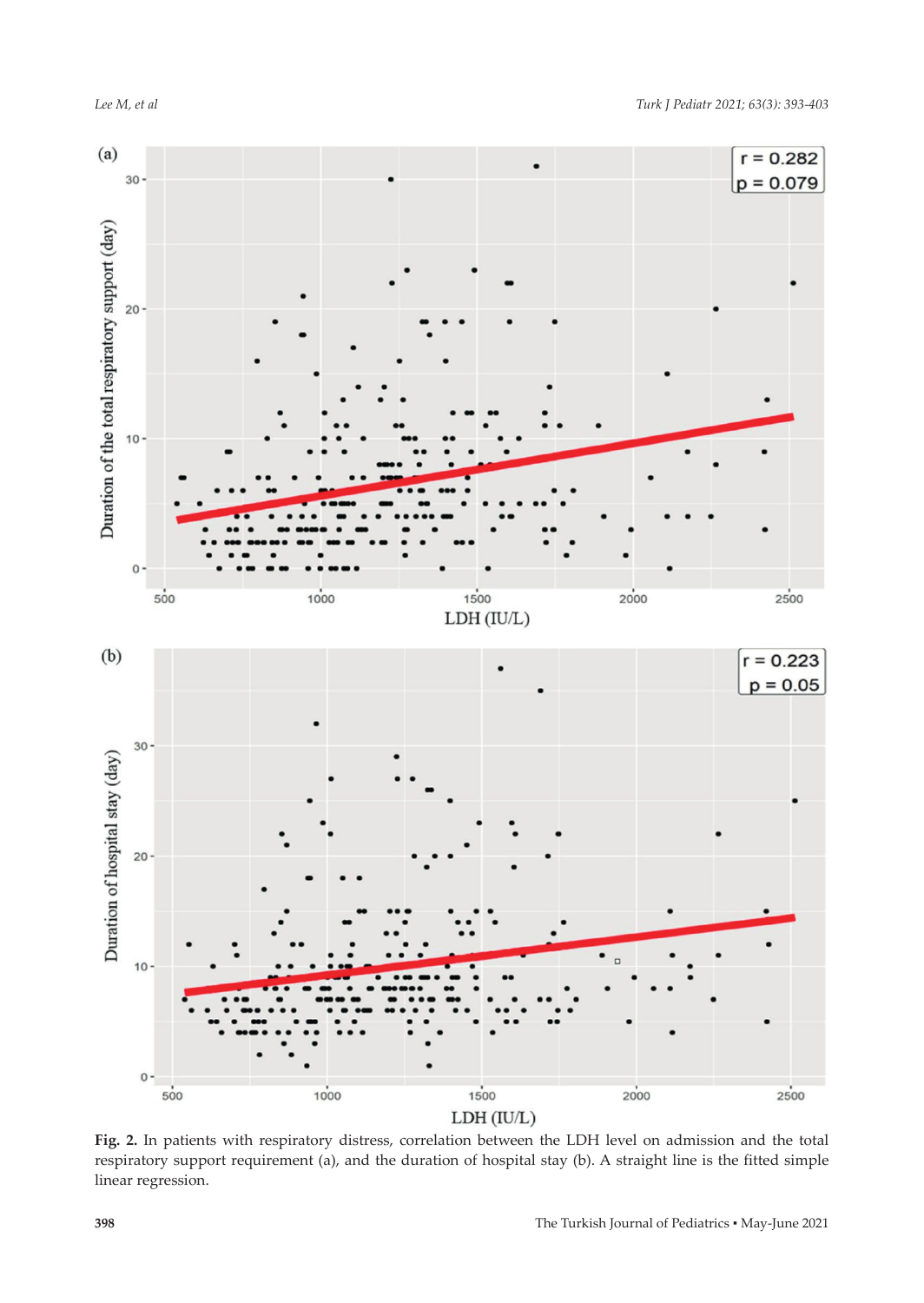

**Fig. 3.** Using the fitted model based on the 200 trainset, we compare the predicted value (orange) for the 75 test set with true value (green): the total respiratory support requirement (a), and the duration of hospital stay (b). A straight line is the fitted simple linear regression.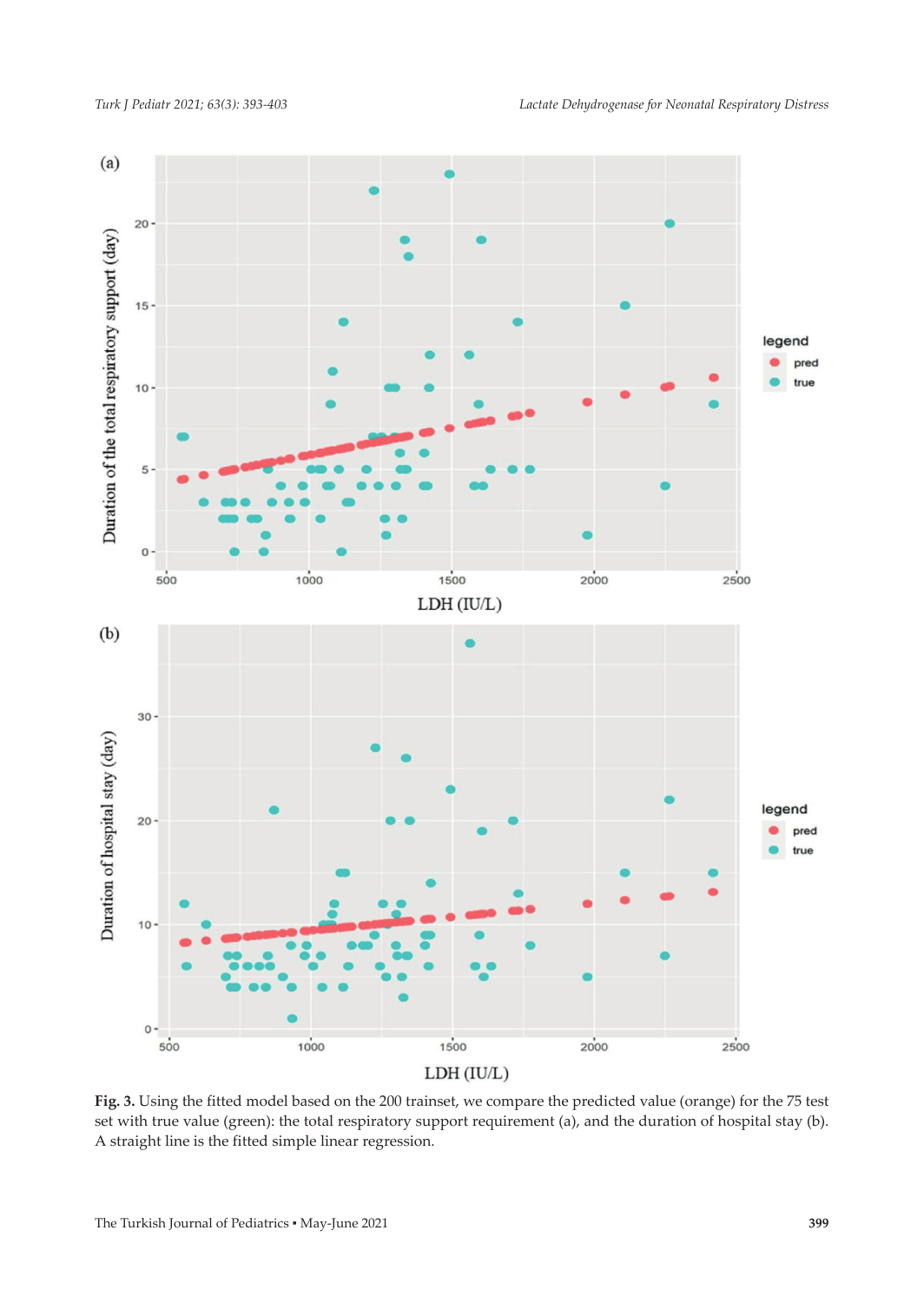hemolysis after birth. In term healthy newborns, LDH peaks in the first 24 hours, then gradually decreases; with median LDH 358.5 IU/L at birth, 512.0 IU/L at 24 hours, and 431.0 IU/L at 72 hours.<sup>8</sup> For healthy non-asphyxiated newborns, normal LDH levels are between 330–700 IU⁄ L in the first 24 hours, and between 320–600 IU/L at  $72$  hours.<sup>7,8</sup>

Because perinatal hypoxia results in plasma LDH elevation postpartum, it is important to identify infants with some degree of perinatal hypoxia to appropriately interpret their postnatal LDH levels. We used the term "perinatal hypoxia" to denote some degree of oxygen deficiency, if insufficient to satisfy the "perinatal asphyxia" criteria defined earlier.

It is not always possible to obtain a reliable history, especially for newborns delivered at another institution. Historically, the Apgar score is an indicator of perinatal hypoxia. A low 5-minute Apgar score alone was correlated to elevated LDH.10 The negative predictive value of the 5-minute Apgar score is the more reliable indicator; wherein a score of 7 or greater, "it is unlikely" that peripartum hypoxia would cause neonatal encephalopathy.<sup>11</sup> The mean 5-minute Apgar score for our cohort was 8.7.

Arterial pH and base excess (BE) at or soon after birth have been used as measures of prenatal hypoxia,<sup>12</sup> until later studies have shown lactate to be a more useful indicator. $13-15$  In our study, cord arterial lactate would have been ideal to identify the presence and severity of perinatal hypoxia, but this is not routinely performed in many institutions, including ours. Postnatal arterial lactate, even within the first 24 hours, may normalize rapidly and thus no longer reflect preceding perinatal events.<sup>15</sup> Interestingly, there is a strong correlation between lactate and LDH levels on admission in sick neonates.<sup>2</sup>

"Physiological hypoxia" is a spectrum with no current accepted definition. Because perinatal hypoxia can affect the brain and all other body organs, an elevated LDH with some degree of perinatal hypoxia is a non-specific "marker" for hypoxic injury. The most commonly reported

injuries secondary to asphyxia are those involving the kidneys and the brain; however, other organ systems, including the lungs, are also directly affected.16 Once released from the cells, usually due to stresses of birth, plasma LDH reduction is dependent on the clearance capacity of the liver and possibly on ongoing cell injury, and thus, continuing LDH release.

Both LDH and AST in normal newborns were inversely related to pH and BE, which suggested that the more significant the hypoxia, the higher the LDH and AST levels.7 Gunes showed increasing elevation of LDH with an increasing degree of perinatal asphyxia. Their mean AST on day 1 was higher in the mild (84 U/L), moderate (160 U/L), and severe asphyxia (227 U/L) groups compared to their control (70 U/L) group.<sup>17</sup> We showed a mean AST 67.0 and 69.9 U/L in our RDS and TTN groups respectively, suggesting that the elevated LDH in our study group was not secondary to significant perinatal hypoxia. In order to further eliminate the possibility of perinatal hypoxia accounting for our raised LDH levels on admission, we performed the same analysis on a subgroup of 138 patients whose AST was within the accepted laboratory reference range (< 60 U/L). The linear regression of the duration of total respiratory support requirement and duration of hospital stay, done on the day 1 LDH level, showed the same results; but an even more statistically significant correlation than what we found from our total patient pool.

Studies on perinatal asphyxia with or without HIE consistently show that the LDH in newborns with moderate and severe asphyxia peaks on day 3 after which it gradually decreases, normalizing within 10 days of life.<sup>2,10,17</sup> In mildly asphyxiated newborns, the elevated day 1 LDH decreased by day 3.10,17 Thus, persistently raised and increasing LDH levels on day 3 in both our respiratory distress groups would be explained by perinatal asphyxia only if it was moderate or severe; however, we had no demonstrable perinatal asphyxia. Therefore, our increasing LDH levels would most likely be due to the respiratory conditions themselves: presumably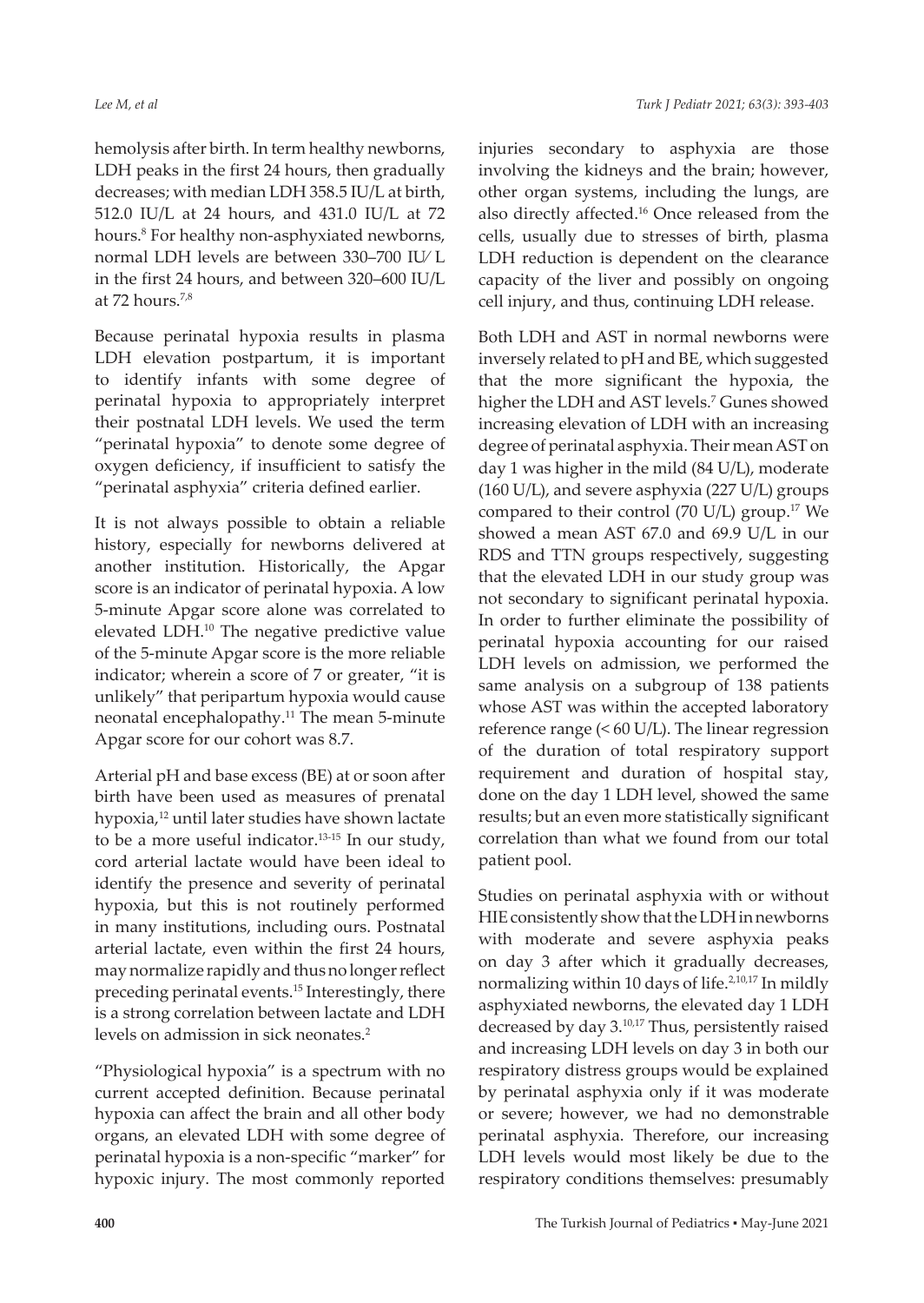secondary to associated lung cellular injury, peripheral organ effects associated with the respiratory conditions, or possibly even by cellular injury caused by the administered respiratory support.

To tease out LDH elevation secondary to primarily respiratory disease, it is notably absent or immeasurable if there is a pre-existing raised LDH secondary to multi-organ hypoxia. Idiopathic respiratory distress syndrome (IRDS) superimposed on perinatal asphyxia does not further alter the already raised LDH and AST levels.18 Thus, the cellular lung injury during global asphyxia may already have resulted in an early release of their LDH, which may be greater than any subsequent LDH leak associated with any coexistent respiratory pathology.

Although the first 24-hour LDH has been shown to be a predictor of "general illness" and a need for NICU support, only a few of the admitted IRDS infants had initially elevated LDH values, and IRDS infants were almost always admitted early.<sup>2</sup> This is important, because Lackmann et al.<sup>8</sup> normal values show a significant increase in LDH from birth to the 12-hour measurement. In our study, most newborns were born at another institution, so their admission LDH levels, although all within the first 24 hours of age, were not taken soon after birth. Additionally, their respiratory status may not have been ideal prior to admission at our institution. Our initial LDH levels on admission may thus, not reflect the condition of the patients at birth, but rather the condition secondary to the (possibly suboptimally treated) respiratory condition.

Thus, can an elevated LDH be due to respiratory distress, or is it simply a reflection of preceding perinatal hypoxia? Aydogdu et al.<sup>19</sup> animal model showed that serum enzymes, including LDH, are elevated in cases of respiratory distress syndrome without preceding perinatal hypoxia. Ozkiraz et al.<sup>5</sup> showed that an initial LDH level, with cut-off value of 750 U/L, offered good predictive value for prolonged oxygen requirement in TTN patients. These authors suggested that initial lactate and LDH

values may be useful to identify newborns who may subsequently deteriorate and require respiratory support. Lim's animal model demonstrated a progressive increase of LDH during ventilator-induced lung injury, showing a negative correlation with oxygenation, suggesting that LDH levels could be an early marker of primary lung injury.<sup>20</sup>

Our term newborns had no measurable perinatal asphyxia, but we cannot exclude some degree of possible mild perinatal hypoxia. LDH levels increasing in the first three days (an expected trend in moderate/severe perinatal asphyxia) in our cohort must clearly be due to postnatal direct lung cellular injury, or to generalized hypoxic effects (including changes in circulation) secondary to the respiratory disease process.

The weaknesses of our study are inherent to its retrospective nature. As standard protocol in most institutions did not include routine measurement of cord arterial lactate levels, we could not definitively assess perinatal hypoxia using this parameter. Cord arterial lactate would be an ideal parameter to include in future studies.

Our study suggests that a raised LDH on day 1 may reflect respiratory distress in the absence of perinatal asphyxia. The day 1 LDH levels were 1337.2 ± 285.3 for RDS and 1205.6 ± 399.0 for TTN, suggesting a range of 1051.9– 1622.5 and 806.6–1604.6, respectively. Since there is considerable overlap in these ranges, LDH levels alone are not clinically useful to differentiate RDS from TTN on day 1, even if there was a statistically significant difference between these groups. However, LDH levels on day 1 in both groups of patients with respiratory distress may predict the degree and duration of the required respiratory support and hospital stay. The significantly higher day 3 LDH in RDS compared to TTN may be predictive of a longer expected duration of respiratory support and hospital stay in the RDS group. The higher LDH in the RDS group may also reflect the degree of ongoing injury on day 3, as these infants usually take a few days to improve.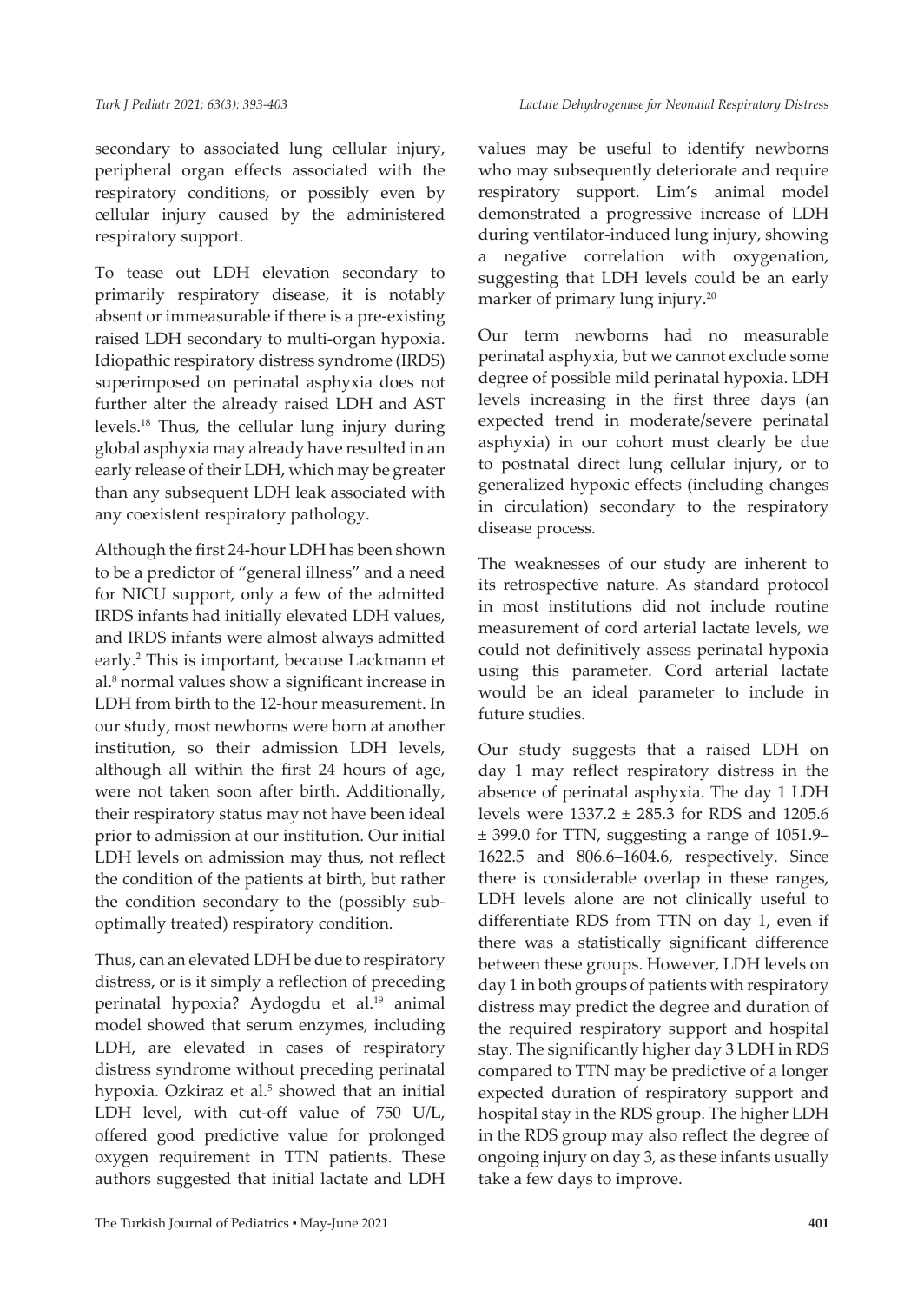#### **Author contribution**

The authors confirm contribution to the paper as follows: study conception and design: Young Mi Han, Choongrak Kim; data collection: Miran Lee, Narae Lee, Mi Hye Bae; analysis and interpretation of results: Miran Lee, Young Mi Han, Kyung Hee Park, Shin Yun Byun, Choongrak Kim; draft manuscript preparation: Miran Lee, Young Mi Han, Choongrak Kim. All authors reviewed the results and approved the final version of the manuscript.

#### **Ethical approval**

This study was approved by the Institutional Review Board of our hospital and the requirement for informed consent was waived (IRB No. 05-2019-126).

#### **Source of funding**

There is no specific funding.

#### **Conflict of interest**

The authors declare no conflict of interest.

#### **REFERENCES**

- 1. Edwards MO, Kotecha SJ, Kotecha S. Respiratory distress of the term newborn infant. Paediatr Respir Rev 2013; 14: 29-36.
- 2. Karlsson M, Dung KT, Thi TL, et al. Lactate dehydrogenase as an indicator of severe illness in neonatal intensive care patients: a longitudinal cohort study. Acta Paediatr 2012; 101: 1225-1231.
- 3. Nakajima J, Tsutsumi N, Nara S, et al. Correlations of enzyme levels at birth in stressed neonates with short-term outcomes. Fetal Pediatr Pathol 2018; 37: 157-165.
- 4. An YS, Kim IU, Yang MY, Jeong HR, Kim HS. Serum enzymes in predicting transient tachypnea of newborn and respiratory distress syndrome. Korean J Perinatol 2014; 25: 284-291.
- 5. Ozkiraz S, Gokmen Z, Boke SB, et al. Lactate and lactate dehydrogenase in predicting the severity of transient tachypnea of the newborn. J Matern Fetal Neonatal Med 2013; 26: 1245-1248.
- 6. Agrawal V, David RJ, Harris VJ. Classification of acute respiratory disorders of all newborns in a tertiary care center. J Natl Med Assoc 2003; 95: 585- 595.
- 7. Mongelli M, Kwan Y, Kay LL, Hjelm M, Rogers MS. Effect of labour and delivery on plasma hepatic enzymes in the newborn. J Obstet Gynaecol Res 2000; 26: 61-63.
- 8. Lackmann GM. Reference values for selected enzyme activities in serum from healthy human neonates. Clin Biochem 1996; 29: 599-602.
- 9. Loh TP, Metz MP. Trends and physiology of common serum biochemistries in children aged 0-18 years. Pathology 2015; 47: 452-461.
- 10. Sharma D, Choudhary M, Lamba M, Shastri S. Correlation of Apgar score with asphyxial hepatic injury and mortality in newborns: a prospective observational study from India. Clin Med Insights Pediatr 2016; 10: 27-34.
- 11. American Academy of Pediatrics Committee on Fetus and Newborn, American College of, Obstetricians and Gynecologists Committee on Obstetric Practice. The Apgar Score. Pediatrics 2015; 136: 819-822.
- 12. Ross MG, Gala R. Use of umbilical artery base excess: algorithm for the timing of hypoxic injury. Am J Obstet Gynecol 2002; 187: 1-9.
- 13. Gjerris AC, Staer-Jensen J, Jorgensen JS, Bergholt T, Nickelsen C. Umbilical cord blood lactate: a valuable tool in the assessment of fetal metabolic acidosis. Eur J Obstet Gynecol Reprod Biol 2008; 139: 16-20.
- 14. Deshpande SA, Platt MP. Association between blood lactate and acid-base status and mortality in ventilated babies. Arch Dis Child Fetal Neonatal Ed 1997; 76: F15-F20.
- 15. Shah S, Tracy M, Smyth J. Postnatal lactate as an early predictor of short-term outcome after intrapartum asphyxia. J Perinatol 2004; 24: 16-20.
- 16. Perlman JM, Tack ED, Martin T, Shackelford G, Amon E. Acute systemic organ injury in term infants after asphyxia. Am J Dis Child 1989; 143: 617-620.
- 17. Gunes T, Ozturk MA, Koklu SM, Narin N, Köklü E. Troponin-T levels in perinatally asphyxiated infants during the first 15 days of life. Acta Paediatr 2005; 94: 1638-1643.